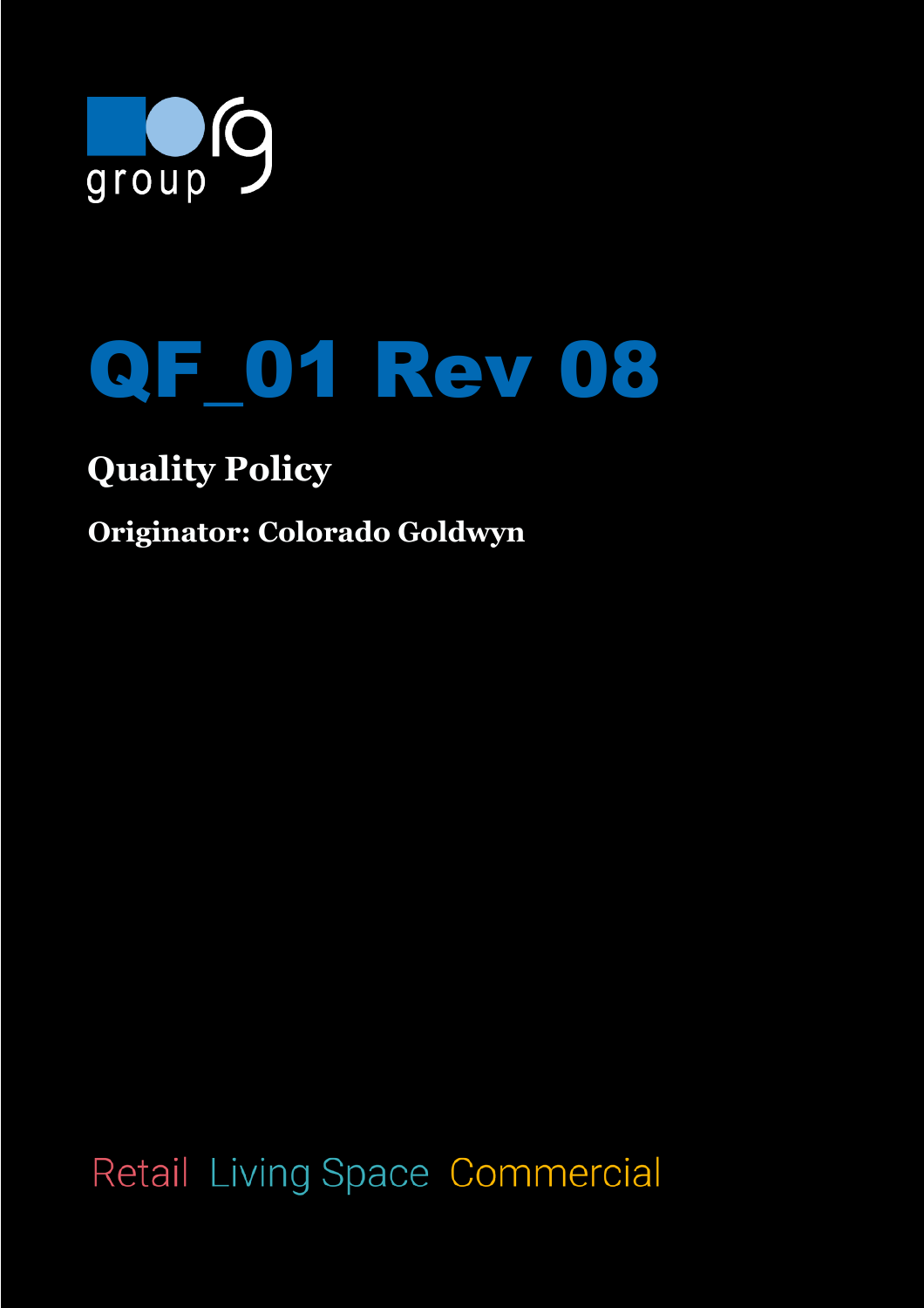## **Document Control**

This document will be issued to all relevant parties. All amendments will be issued to the relevant parties by means of a RG Group document transmittal sheet.

| <b>Revision</b> | <b>Date</b> | <b>Description of amendments/changes</b>                                                                                                      | <b>Authorised by:</b> |
|-----------------|-------------|-----------------------------------------------------------------------------------------------------------------------------------------------|-----------------------|
| 00              | Apr 2012    | Created as part of the QMS Development                                                                                                        | CG                    |
| 01              | Aug 2012    | Updated to include statement of complying<br>with legal & statutory requirements                                                              | CG                    |
| 02              | Feb 2017    | Updated to reflect RGs core values of quality<br>& vision in lines with 2015 standards                                                        | <b>TM</b>             |
| 03              | Oct 2017    | Updated 2008 reference with 2015 reference<br>& 1 <sup>st</sup> paragraph                                                                     | <b>TM</b>             |
| 04              | Oct 2017    | Updated with New MD signatory Trevor<br>Puttick replace Jon Noble & New Company<br><b>Format Applied</b>                                      | <b>TM</b>             |
| 05              | Mar 2018    | Reviewed for 2015 updated to reflect<br>framework content                                                                                     | <b>TM</b>             |
| 06              | Aug 2020    | Reviewed and updated with reference to RG<br>First Ethos and Principles in line with the<br>ongoing improvements in our Company<br>Direction. | <b>TM</b>             |
| 07              | Feb 2021    | Updated with New Joint MD Dave Dixon<br>added                                                                                                 | <b>TM</b>             |
| 08              | Dec 2021    | Updated with Dave Dixon Sole MD                                                                                                               | <b>TM</b>             |